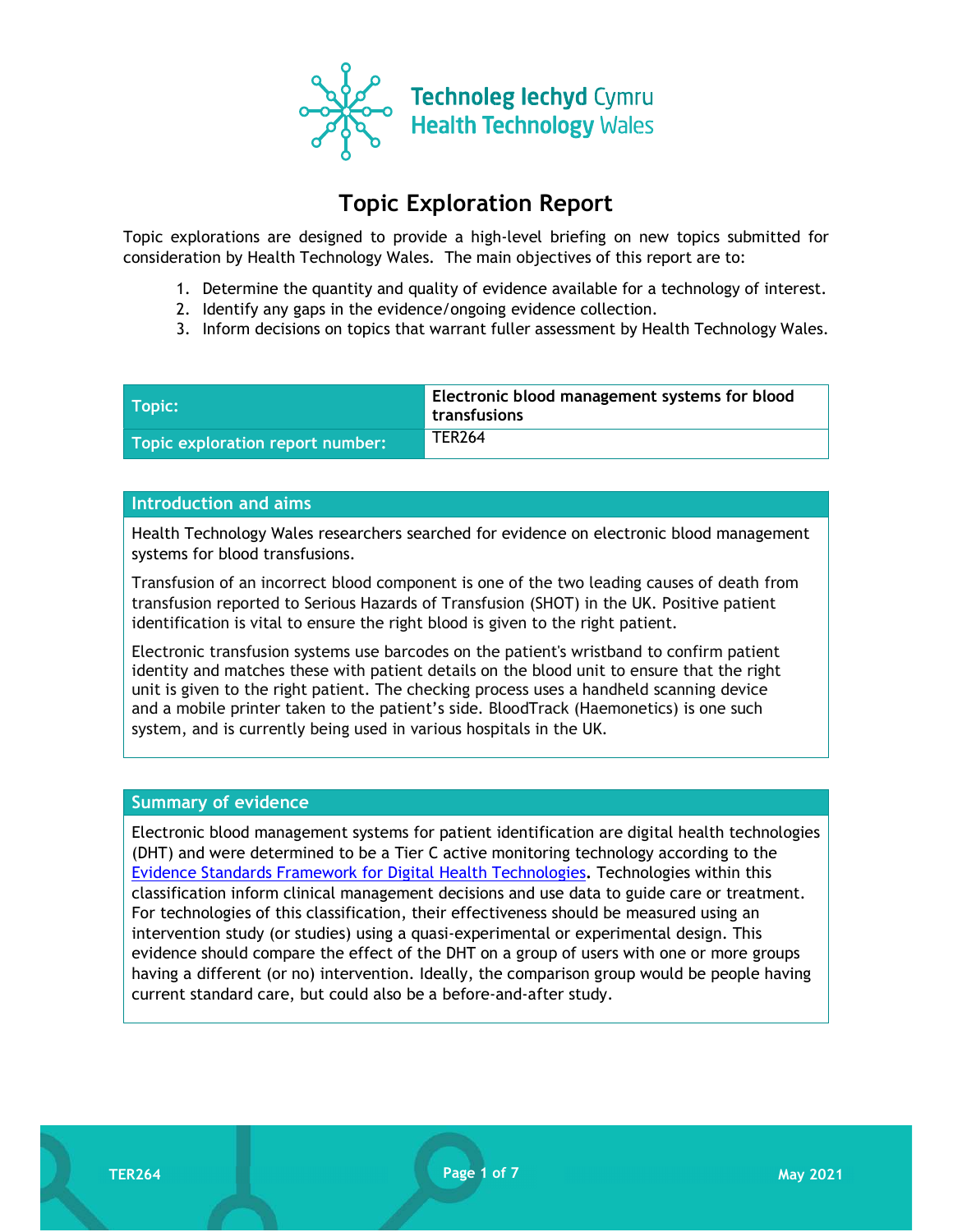#### Secondary evidence

### UK guidance

National Institute for Health and Care Excellence (NICE) guideline (NG24, 2015) recommends using a system that electronically identifies patients to improve the safety and efficiency of the blood transfusion process in adults and children over one year of age.

Electronic blood management systems are recommended by the SHOT haemovigilance scheme in the UK in all settings where transfusion takes place. It states that this is no longer an innovative approach to safe transfusion practice, it is the standard that all should aim for (Annual SHOT report 2019).

Guidelines from the Joint UK Blood Transfusion and Tissue Transplantation Services Professional Advisory Committee (2020) recommends that at every stage of the blood administration process the key elements are positive patient identification, excellent communication and good documentation. These can be enhanced by the use of electronic transfusion management systems and barcode technology.

Vein-to-vein electronic blood management systems are recommended in the UK Transfusion Laboratory Collaborative standards (Chaffe et al, 2014).

The Healthcare Safety Investigation Branch in England (HSIB) recommended that the NHS should ensure the adoption and ongoing use of electronic systems for identification, blood sample collection and labelling.

HTW researchers identified three guidelines produced by the British Society for Haematology: guidelines produced in 2012 recommend that only one sample is required for transfusion if using a verified electronic system; guidelines published in 2014 and 2017 state that electronic patient identification procedures generally offer improved patient safety compared to manual transcription, but that they should be robustly designed and implemented.

### Patient safety

The British Society for Haematology Guidelines (2017) reports on five primary studies investigating how electronic patient identification procedures generally offer improved patient safety compared to manual transcription.

### Wrong blood in tube (WBIT) incidence

A systematic review by Cottrell et al (2013) identified the effectiveness of interventions to reduce WBIT incidence in red blood cell transfusion. WBIT is defined as blood is taken from the wrong patient and labelled with the intended patient's details, or blood taken from the intended patient but labelled with another patient's details. These interventions included unique patient identification processes such as wristband-coded mechanical barrier systems, confirmatory bedside blood grouping, labelling at the bedside, active surveillance of WBIT rates as a marker of transfusion safety with the inclusion of a process control tool contributing to the continual performance review of errors, a 'zero tolerance' policy for mislabelled samples, and training a limited number of dedicated staff to perform this task. The systematic review identified one UK hospital study which used an electronic transfusion system (Murphy et al, 2012): the pre-intervention WBIT rate was 1 in 12,322 samples over a one year period, and the post-intervention rate was 1 in 26,690. The overall finding was that all the identified interventions reduced WBIT incidence, but it was not clear which intervention was the most effective.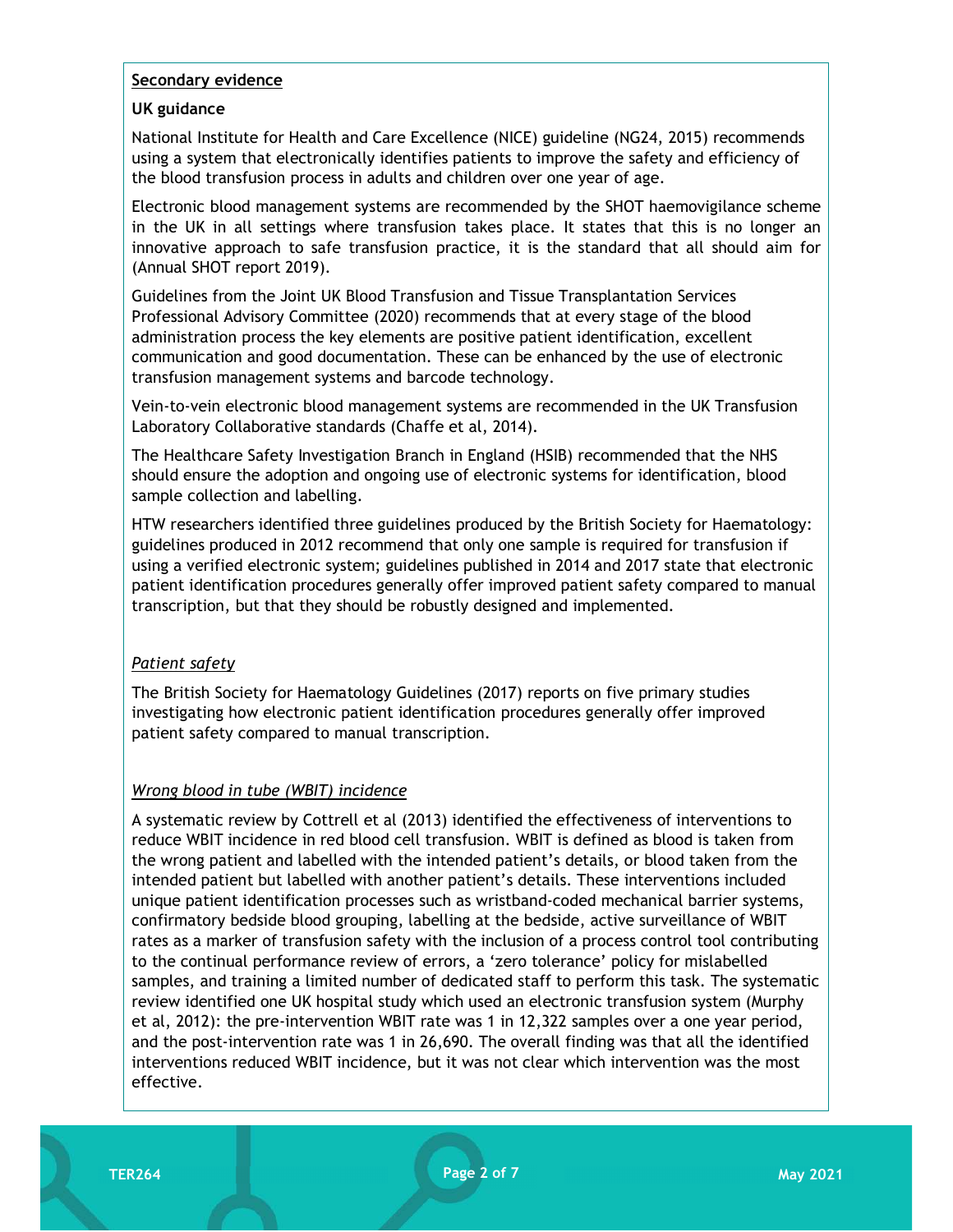#### Primary evidence

### Time to access blood

One study found that before implementation of BloodTrack, the median time to deliver urgently required red blood cell (RBC) units to the patient was 24 minutes. After its implementation, RBC units were obtained from the nearby blood refrigerator in a median time of 59 seconds (Staves et al, 2008). A case study conducted by Oxford University Hospitals, and published by NICE (2016), also found that BloodTrack reduced the time to make blood available. They reported the same findings as Staves et al (2008): before implementation, the median time to deliver RBCs to the patient was 24 minutes, and was 59 seconds after implementation.

### Blood waste

The case study conducted by Oxford University Hospitals, and published by NICE (2016), found that BloodTrack reduced the amount of blood wastage from 42% to 20%.

### Re-bleeding patients

The case study conducted by Oxford University Hospitals, and published by NICE (2016) found that blood samples rejected by the transfusion laboratory because of inaccurate, incomplete or illegible labelling decreased from 3.1% to 1.2%, greatly reducing the need for patients to be re-bled.

### Cost

The case study reported by NICE, and conducted by Oxford University Hospitals (2016), stated that the costs at the time for the electronic transfusion management system were £350,000 per annum for the hardware, including bedside handheld computers, software, and some support with troubleshooting, training and monitoring of the correct use of the system. In addition, the Trust employs a senior manager to ensure the correct day-to-day running of the system, and a 0.4 whole-time equivalent nurse to train clinicians on the system.

The case study reports that the gross savings are £1,042,000. After taking account of a new managed service contract and a system manager, plus the cost of providing training to clinicians, the net savings are £625,000 or £101,000 per 100,000 population. A net productivity saving of £520,000 results from reduced laboratory and nursing time. A net cash saving of £105,000 occurs from reduced blood use and wastage, equivalent to around 10% of expenditure.

### Other outcomes

We did not identify any studies for length of hospital stay.

### Ongoing studies

We did not identify any relevant ongoing studies.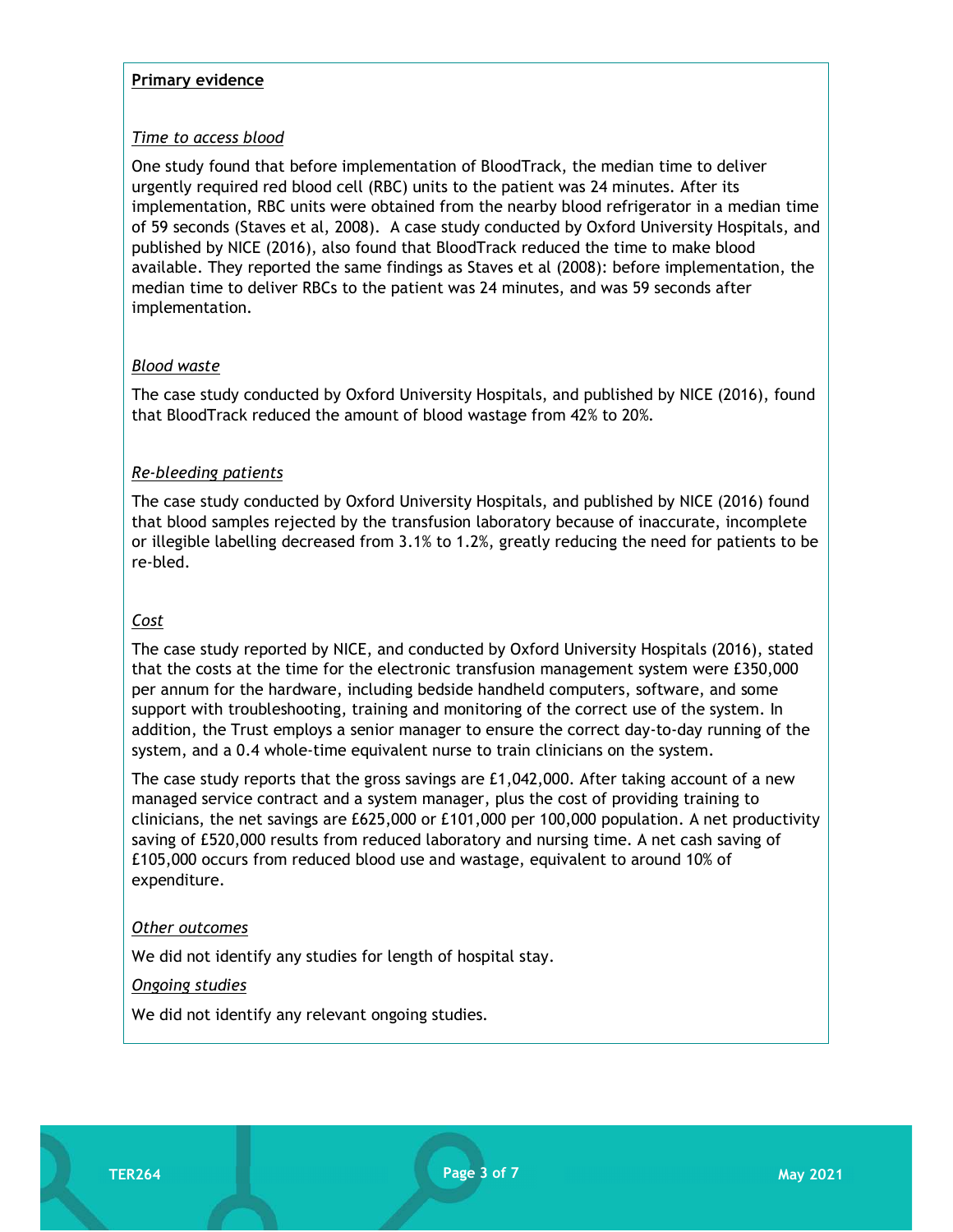#### Areas of uncertainty

HTW researchers identified evidence that BloodTrack has been/is being used in some English hospitals, but it remains unclear whether it is being used in any Welsh health boards. BloodTrack is composed of a few modules, some of which can be used to monitor patient vital signs. Clarification of the modules relevant to the Welsh NHS setting is required.

We only identified one relevant systematic review comparing different interventions (including electronic patient identification systems) to reduce WBIT incidence. The majority of the other studies identified were non-randomised controlled trials set in the UK and USA. Further information on cost effectiveness is needed, as HTW researchers identified one case study reporting on this.

#### **Conclusions**

Numerous published UK guidelines recommend use of electronic blood management systems in settings where transfusions take place. Studies suggest that electronic blood management systems have been/are being used in England and may have favourable effects on patient safety, time taken to access blood, WBIT incidence, blood usage and wastage, and cost. However, this high-level search identified limited evidence for some of the clinical and cost outcomes, and did not identify any ongoing studies, suggesting a more detailed review may be warranted.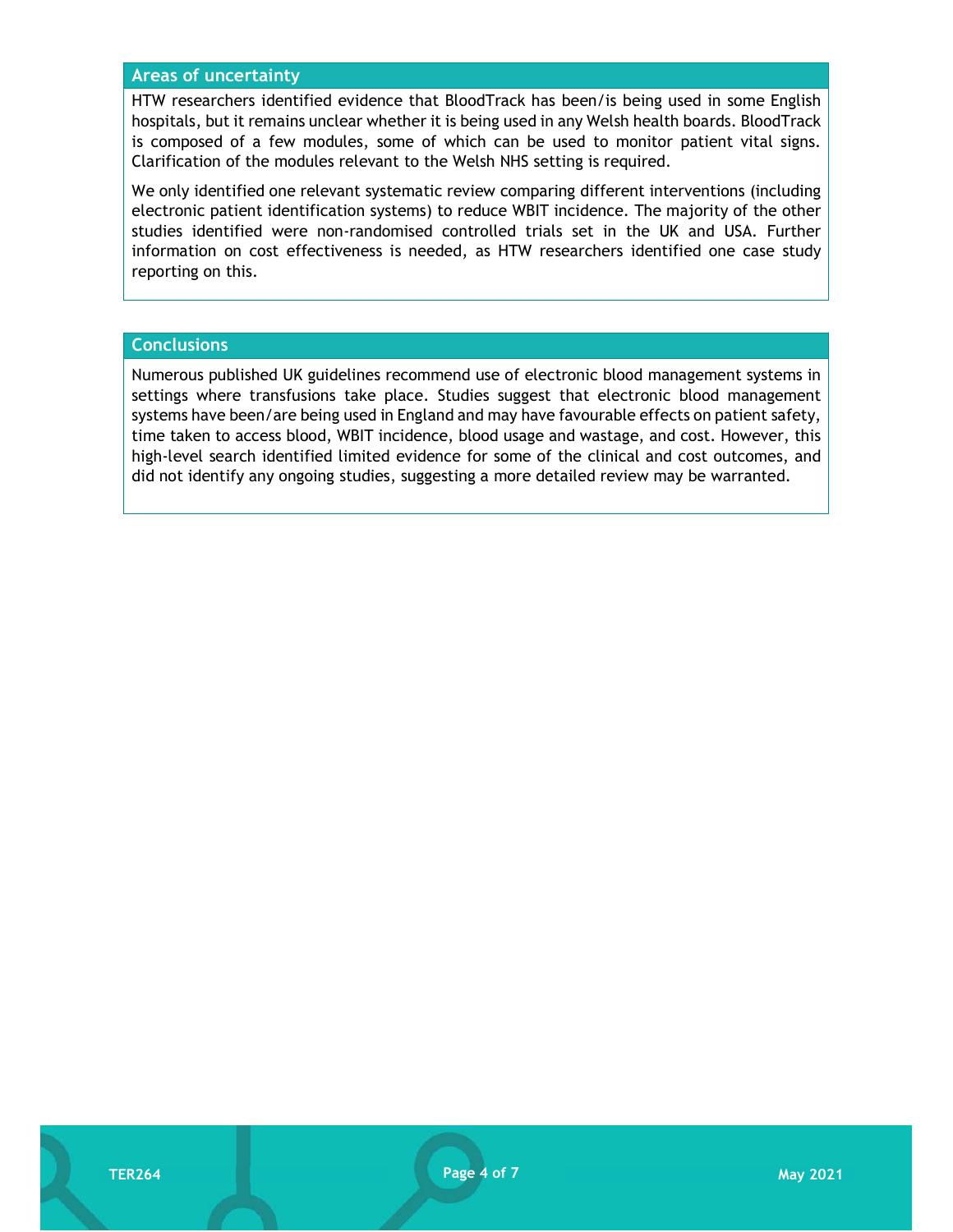## Brief literature search results

| <b>Resource</b>                                 | <b>Results</b>                                                                                                 |
|-------------------------------------------------|----------------------------------------------------------------------------------------------------------------|
| <b>HTA</b> organisations                        |                                                                                                                |
| <b>Healthcare Improvement Scotland</b>          | We did not identify any relevant evidence from this source                                                     |
|                                                 | University<br>Hospital<br>Pathology<br>Department<br>$(2018)$ :<br>Mayo<br>User<br>Manual                      |
| <b>Health Technology Assessment Group</b>       | https://www.hse.ie/eng/services/list/3/acutehospitals/hospitals/mayo/laboratory-user-manual.pdf                |
|                                                 | BloodTrack is the preferred mode of electronically managing the recording of transfusions                      |
| <b>Health Information and Quality Authority</b> | We did not identify any relevant evidence from this source                                                     |
| <b>EUnetHTA</b>                                 | We did not identify any relevant evidence from this source                                                     |
| <b>International HTA Database</b>               | We did not identify any relevant evidence from this source                                                     |
| UK guidelines and guidance                      |                                                                                                                |
| <b>SIGN</b>                                     |                                                                                                                |
|                                                 | We did not identify any relevant evidence from this source                                                     |
|                                                 | NG24: Blood transfusion (2015): https://www.nice.org.uk/guidance/ng24                                          |
|                                                 |                                                                                                                |
| <b>NICE</b>                                     | Oxford University Hospitals (2016) Quality and Productivity case series.                                       |
|                                                 | https://www.nice.org.uk/savingsandproductivityandlocalpracticeresource?id=2339795                              |
|                                                 | Annual SHOT Report 2019:                                                                                       |
| <b>Serious Hazards of Transfusion</b>           | https://www.shotuk.org/wp-content/uploads/myimages/SHOT-REPORT-2019-Final-Bookmarked-v2.pdf                    |
|                                                 |                                                                                                                |
|                                                 | Investigation into wrong patient details on blood sample (2019): https://www.hsib.org.uk/investigations-       |
| <b>Healthcare Safety Investigation Branch</b>   | cases/wrong-patient-details-blood-sample/final-report/                                                         |
|                                                 |                                                                                                                |
| The British Society for Haematology             | British Committee for Standards in Haematology, Milkins C, Berryman J, Cantwell C, Elliott C, Haggas R, Jones  |
|                                                 | J, Rowley M, Williams M, Win M (2012). Guidelines for pre-transfusion compatibility procedures in blood        |
|                                                 | transfusion laboratories. Transfusion Medicine, 23(1), 3-35: https://doi.org/10.1111/j.1365-3148.2012.01199.x  |
|                                                 | Specification, Implementation and Management of Information Technology (IT) Systems in Hospital Transfusion    |
|                                                 | Laboratories (2014): https://b-s-h.org.uk/guidelines/guidelines/specification-implementation-and-              |
|                                                 | management-of-information-technology-it-systems-in-hospital-transfusion-laboratories/                          |
|                                                 |                                                                                                                |
|                                                 | Robinson S, Harris A, Atkinson S, Atterbury C, Bolton-Maggs P, Elliott C, Hawkins T, Hazra E, Howell C, New H, |
|                                                 | Shackleton T, Shreeve K, Taylor C (2017). The administration of blood components: a British Society for        |
|                                                 | Haematology Guideline:                                                                                         |
|                                                 | https://b-s-h.org.uk/guidelines/guidelines/administration-of-blood-components/                                 |
|                                                 |                                                                                                                |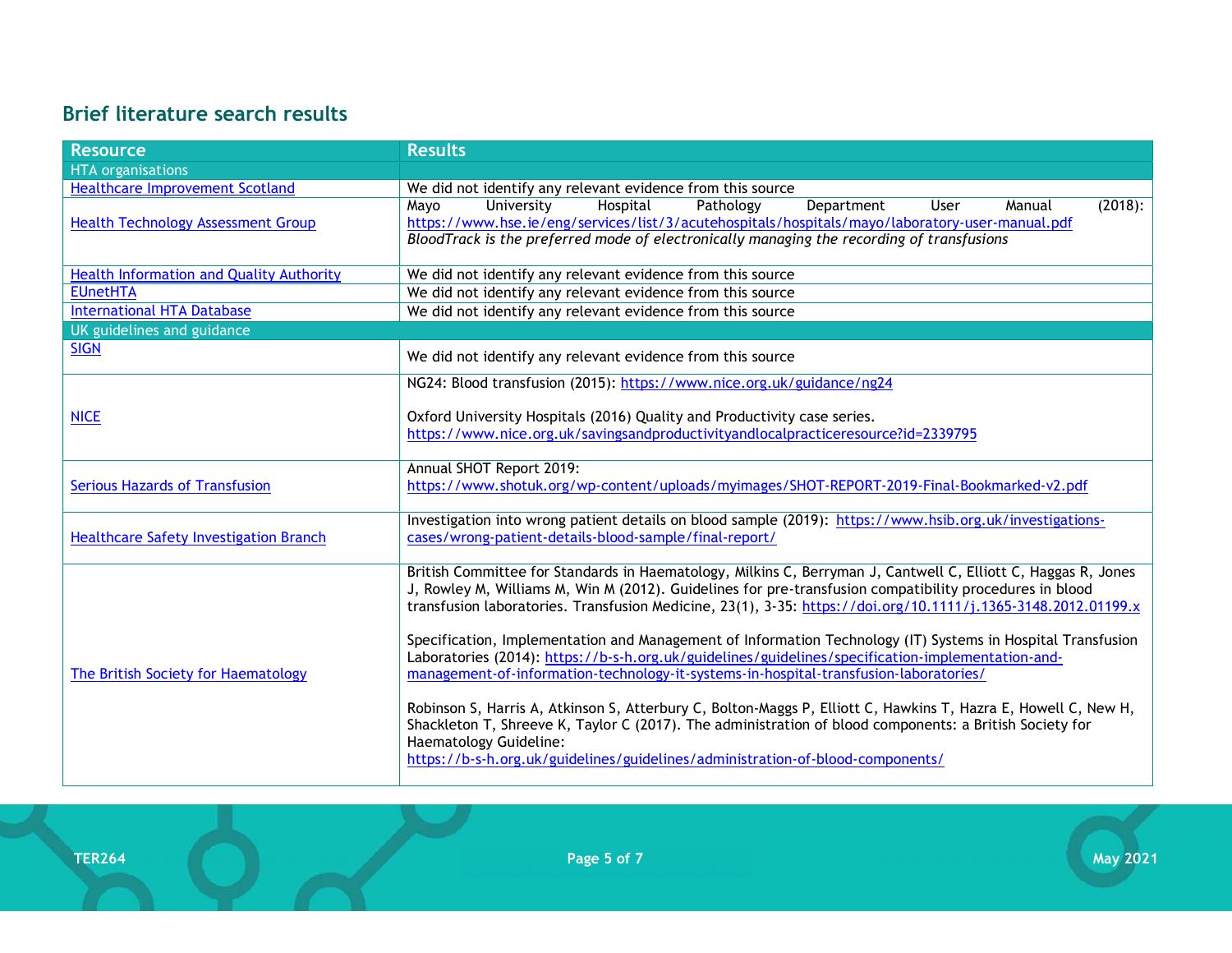| Secondary literature and economic evaluations                                                          |                                                                                                                                                                                                                                                                                                                                                                                                                                                                                                                                                                                                                                                   |
|--------------------------------------------------------------------------------------------------------|---------------------------------------------------------------------------------------------------------------------------------------------------------------------------------------------------------------------------------------------------------------------------------------------------------------------------------------------------------------------------------------------------------------------------------------------------------------------------------------------------------------------------------------------------------------------------------------------------------------------------------------------------|
| https://www.epistemonikos.org/en/                                                                      | We did not identify any relevant evidence from this source                                                                                                                                                                                                                                                                                                                                                                                                                                                                                                                                                                                        |
| https://www.tripdatabase.com/                                                                          | Joint UK Blood Transfusion and Tissue Transplantation Services Professional Advisory Committee. Transfusion<br>handbook. Safe transfusion - right blood, right patient, right time and right place (2020):<br>https://www.transfusionguidelines.org/transfusion-handbook/4-safe-transfusion-right-blood-right-patient-<br>right-time-and-right-place                                                                                                                                                                                                                                                                                              |
| <b>Cochrane library</b>                                                                                | We did not identify any relevant evidence from this source                                                                                                                                                                                                                                                                                                                                                                                                                                                                                                                                                                                        |
| Medline (via Ovid or Pubmed)                                                                           | Chaffe B, Glencross H, Jones J, Staves J, Capps-Jenner A, Mistry H, Bolton-Maggs P, McQuade M, Asher D. 2014.<br>UK Transfusion Laboratory Collaborative: minimum standards for staff qualifications, training, competency and<br>the use of information technology in hospital transfusion laboratories 2014. Transfusion Medicine, 24(6): 335-<br>340: doi: 10.1111/tme.12153<br>Cottrell S, Watson D, Eyre TA, Brunskill SJ, Dorée C, Murphy MF (2013). Interventions to reduce wrong blood in<br>tube errors in transfusion: a systematic review. Transfusion Medicine Reviews, 27(4): 197-205:<br>https://doi.org/10.1016/j.tmrv.2013.08.003 |
| <b>Primary studies</b>                                                                                 |                                                                                                                                                                                                                                                                                                                                                                                                                                                                                                                                                                                                                                                   |
| https://www.epistemonikos.org/en/                                                                      | We did not identify any relevant evidence from this source                                                                                                                                                                                                                                                                                                                                                                                                                                                                                                                                                                                        |
| https://www.tripdatabase.com/                                                                          | We did not identify any relevant evidence from this source                                                                                                                                                                                                                                                                                                                                                                                                                                                                                                                                                                                        |
| <b>Cochrane library</b><br>Only include primary studies if there is<br>insufficient secondary evidence | We did not identify any relevant evidence from this source                                                                                                                                                                                                                                                                                                                                                                                                                                                                                                                                                                                        |
| Medline                                                                                                | Staples S, Noel S, Watkinson P, Murphy MF (2017), Electronic recording of transfusion-related patient<br>observations: a comparison of two bedside systems. VoxSanguinis, 112(8): 780-787:<br>https://doi.org/10.1111/vox.12569<br>Murphy, M.F., Fraser, E., Miles, D., Noel, S., Staves, J., Cripps, B. & Kay, J. (2012) How do we monitor hospital<br>transfusion practice using an end-to-end electronic transfusion management system. Transfusion, 52, 2502-<br>2512.                                                                                                                                                                        |
| Ongoing primary or secondary research                                                                  |                                                                                                                                                                                                                                                                                                                                                                                                                                                                                                                                                                                                                                                   |
| <b>PROSPERO database</b>                                                                               | We did not identify any relevant evidence from this source                                                                                                                                                                                                                                                                                                                                                                                                                                                                                                                                                                                        |
| Clinicaltrials.gov                                                                                     | We did not identify any relevant evidence from this source                                                                                                                                                                                                                                                                                                                                                                                                                                                                                                                                                                                        |
| Other                                                                                                  |                                                                                                                                                                                                                                                                                                                                                                                                                                                                                                                                                                                                                                                   |